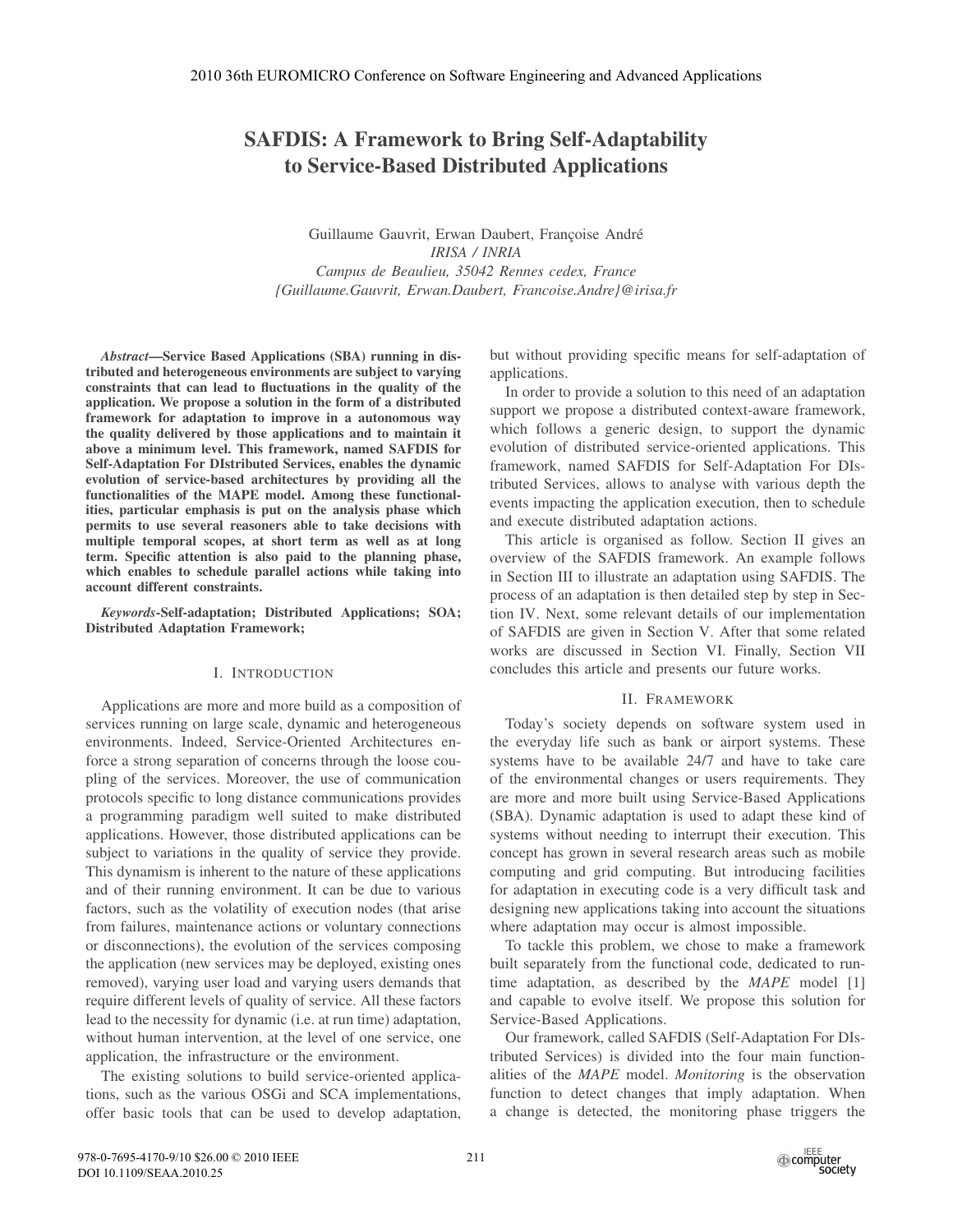*analysis* to analyse it and find an adaptation strategy if it is required. Then this strategy is given to the *planning* phase to compute a schedule of actions that will satisfy the strategy. The last step is the *execution* of the schedule to reconfigure the system (application, services and the environment). Between the four phases and the services supervised by the framework, an adaptation manager is used to make the link between the different parts of the adaptation system and the services to adapt.

Since our framework is built to adapt service-based applications, we chose to also build it with services. Each function is provided by a different service in order to benefit from the advantages of loose coupling, such as updating one of them at run time without modifying the others. Our framework can be distributed upon all execution nodes where applications that our framework have to adapt are located. Thus, the framework is divided in multiple autonomous and cooperating instances. It is also fully decentralized, meaning there are no instances with privileges or special purposes. This design avoids single points of failure and makes the framework scalable. This also allows to distribute some operations that can be computationally heavy such as analysis.

In order to address the necessities of adaptation at the level of the service-based application, the infrastructure and the environment, SAFDIS can monitor and execute adaptation actions on the services, the service-oriented platform and the operating system. However this paper focus on the application level.

The different phases of SAFDIS are described more precisely in Section IV, taking the migration of service to illustrate how an adaptation action is performed. This illustrative example upon which we experiment the use of our framework is described in the following section.

### III. ILLUSTRATIVE EXAMPLE

To illustrate the use of the SAFDIS framework, this section presents a simple example of an adaptation in a distributed environment.

Let us consider a video conference service used in a multisite corporation. This corporation have a pool of servers to run business specific applications or services. An instance of SAFDIS is deployed on every server of this pool.

The video conference service is hosted on one of these servers. Its main functionality is to collect the video stream of the participants of a video conference and send back a video stream showing a mosaic of the other participants. A similar process is done with the audio stream but is not detailed here for the sake of simplicity. Creating a mosaic involves to re-encode the stream. The service supports to encode the mosaic in different formats, such as MPEG 2 and MPEG 4, the format being chosen by the service requester. The main difference between the formats are that MPEG 2 takes more bandwidth while MPEG 4 takes more computing power to encode.

In this use case, initially a few persons are in a video conference from their respective offices using the MPEG 2 encoding format. Later, another person joins the conference using a smartphone while traveling. Since the smartphone bandwidth is limited and since the hardware supports the decoding of the MPEG 4 format, this format is selected. This means that the video conference service has to encode the mosaic stream in MPEG 2 and MPEG 4, increasing its needs in computing power. However the server hosting the service is not powerful enough, so the encoding algorithms start to drop frames from the video stream.

The SAFDIS instance running on the same server as the video conference service notices that the CPU consumption is at its maximum and that the service is dropping frames. From this information, the SAFDIS instance decides to migrate the service on another server. A negotiation starts with the other SAFDIS instances to know if some of the servers can host the video conference service. Among the answers, a server with more computing power available is chosen. After that, the original SAFDIS instance plans the actions needed to migrate the video conference service. The migration involves actions distributed and synchronized between the old and the new server. After the migration the video conference service is restarted. No more frames are droped.

The various services used in the example, as well as SAFDIS, are implemented using the OSGi [2] serviceoriented platform. One platform is runing on each servers, each of them hosting a SAFDIS instance.

This illustrative example is detailed when it is relevant in the following sections of the paper. Implementation details are given in section V.

## IV. ADAPTATION CHAIN

This section presents step by step the process of an adaptation using SAFDIS. The illustrative example is used at the end of each these steps.

## *A. Information Gathering*

The monitoring function is used to provide an informative and dynamic view of the adaptive entity and its environment to the other functions of SAFDIS. Thus, it is the starting point of every adaptation undertaken.

SAFDIS pictures low-level local views of the system, picking relevant information from the service-oriented platforms, the adaptive services, the operating system and the hardware. Since SAFDIS is distributed, there is one local view per instance of SAFDIS. Those views are pictured by values representing states of the context. Complex values are computed to make synthetic high-level pictures. SAFDIS can probe both passively or actively the system to generate events and update the view. The pieces of information that have to be gathered are specified by the other functions of the framework.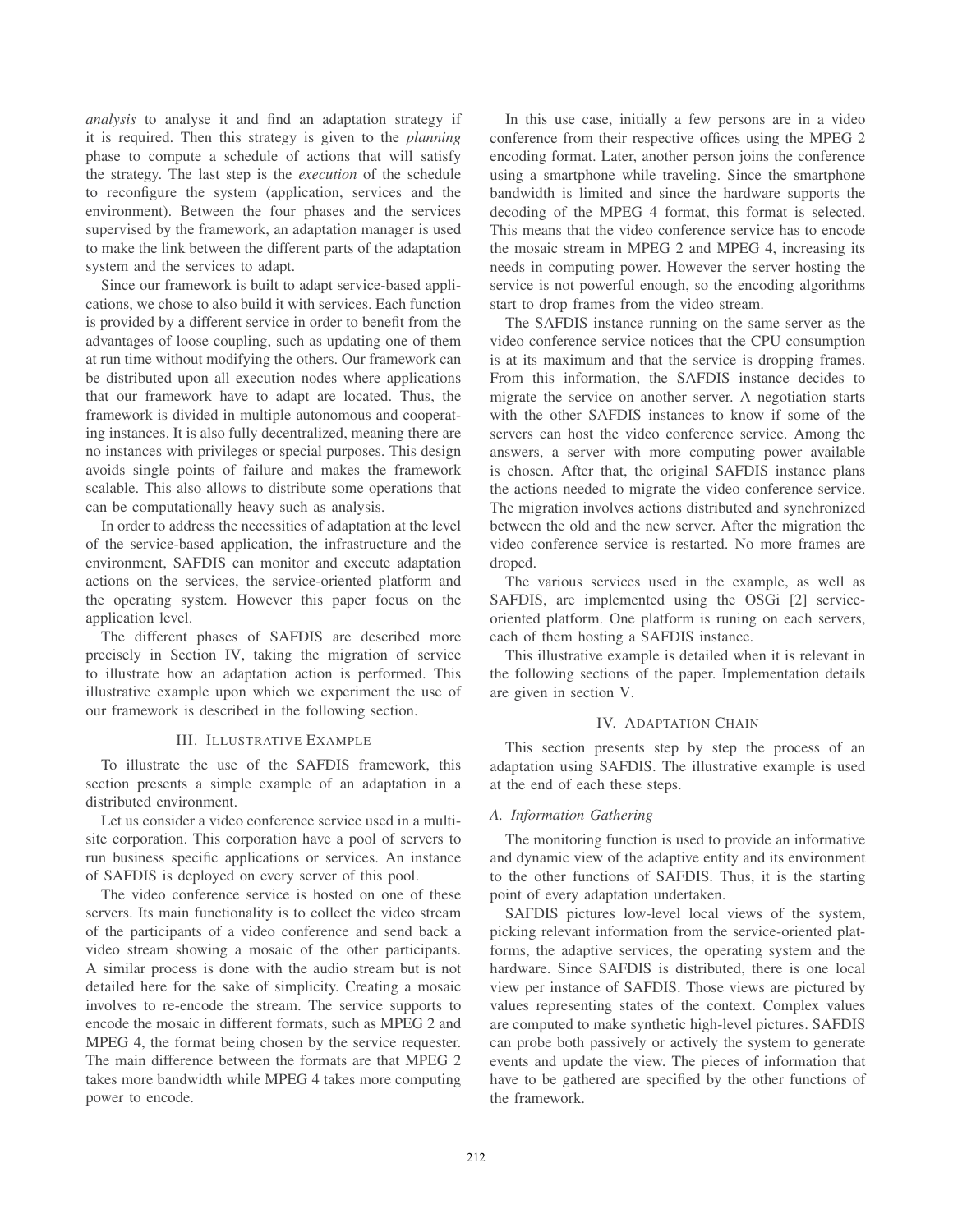To generate events, SAFDIS uses multiple ad hoc *probes*, which are the software or hardware elements taking the measures. The procfs virtual file system under Unix-like OSs (usually mounted at /proc) is an example of an OS level probe. Other probes can be used at the level of the services and of the service-oriented platforms. Those probes are listened to and queried by *monitors* which provide a unified service interface to the probes. Every monitor can listen and query multiple probes and have to be able to answer to requests on the values it monitor. Each instance of SAFDIS has an *event manager* that uses the monitors to gather the events, compose them and keep a local view of the system. The event manager can make computations on an event over a window of time, such as the maximum time to process a request over the last minute. Those computations are described in a dedicated language. When changes occur in the view they are notified to the analysis function of SAFDIS. The analysis and planning functions can request values of events to the event manager, to get complementary information when needed.

In our video conference example, the events generated on the platform hosting the transcoding service are notifications of skipped frames by the transcoding service, the number of frames skipped over the last second and the last ten seconds, the ratio of CPU usage over the last second and the last ten seconds. Skipped frames inform of a lack of processing power to convert video streams while CPU usage informs of the tolerance of CPU load peaks. How these events are used depends on the policy of the analysis phase.

# *B. Distributed Analysis*

The analysis function of a MAPE adaptation system has two goals. The first goal is to identify situations needing an adaptation. It listens to updates of the view (events) of the system pictured by the event manager. Then it analyses the changes in the system and decides if an adaptation is needed consecutively to this change. The second goal of the analysis function is to make an adaptation decision when a need arises.

However, in SAFDIS, in order to achieve these goals the analysis function has two objectives. The first one is to be able to take decisions with multiple temporal scopes. This is the ability to either react fast or to take proactive decisions for the long term. This implies the ability to analyse the context with a variable depth of reasoning. The second objective is to distribute and decentralise the analysis process. This enables to spread the computational load and make the analysis process scalable.

Figure 1 illustrates the architecture of the analysis function in SAFDIS. This function is provided as a service by the analyst composite. Inside this composite, the decision maker component answers to the two goals of the analysis by analysing the context and computing the strategies. Our objective to take decisions with multiple temporal scopes is answered by the use of different reasoners used concurrently by the decision maker. Having reasoners with different algorithms enables to analyse the context with different depth. The deeper the reasoning, the more proactive it can be but also the less it becomes able to react fast to a new situation. Our second objective, distributing and decentralizing the analysis, is answered by the distribution of instances of SAFDIS and through the coordination of the analyst composites. This coordination is done by the negotiation manager and the negotiator components. The negotiator component handles the negotiation protocol while the negotiation manager coordinates the negotiations involving multiple peers.

Instead of trying to picture a global view of every element contributing to the application, which would consume communication resources and not be scalable, SAFDIS pictures multiple local views. This means that the instances of the analysis component have to take decisions based on partial knowledge of the system. This knowledge alone is not always enough to make adaptation strategies. Thus, the decision function uses negotiation mechanisms in order for them to cooperate in the decision taking process.

The decision maker listens to events coming from the event manager and sends them to the reasoners for analyse. If they produce a strategy, it means that there is a need to adapt. Since the goals of the possible adaptations depend on the elements to adapt, an adaptation policy has to be written by the services or applications administrators. Indeed, some may seek energy efficiency while others the best quality of service possible for the end-user and this cannot be guessed.

As shown by Figure 1, in our implementation we use two reasoners, one makes short-term decisions and the other handles the long-term ones. The short-term reasoner makes fast and simple decisions and is useful when rapid reactions are needed. It uses a simple Event-Condition-Action (ECA) algorithm. The other is slower to analyse situations but can make complex strategies and optimize the application for the long-term. It is done with a generic algorithm based on utility functions [3]. More details are given in Section V and in [4].

When a decision service notices a change in its view of the system that necessitates an adaptation, the decision service issues a strategy stating the changes to make. If those changes do not involve peers, the strategy is handled directly to the planning function. In the other case the decision maker handles the strategy to the negotiation manager to negotiate it.

The negotiation manager is the component managing the multiple negotiations that can happen at the same time. When a strategy involves multiple peers, the negotiation manager splits it into strategies involving only one peer, transmits them to the negotiator component, and collects the multiple replies into a single amended strategy. The negotiator component tracks strategies being negotiated be-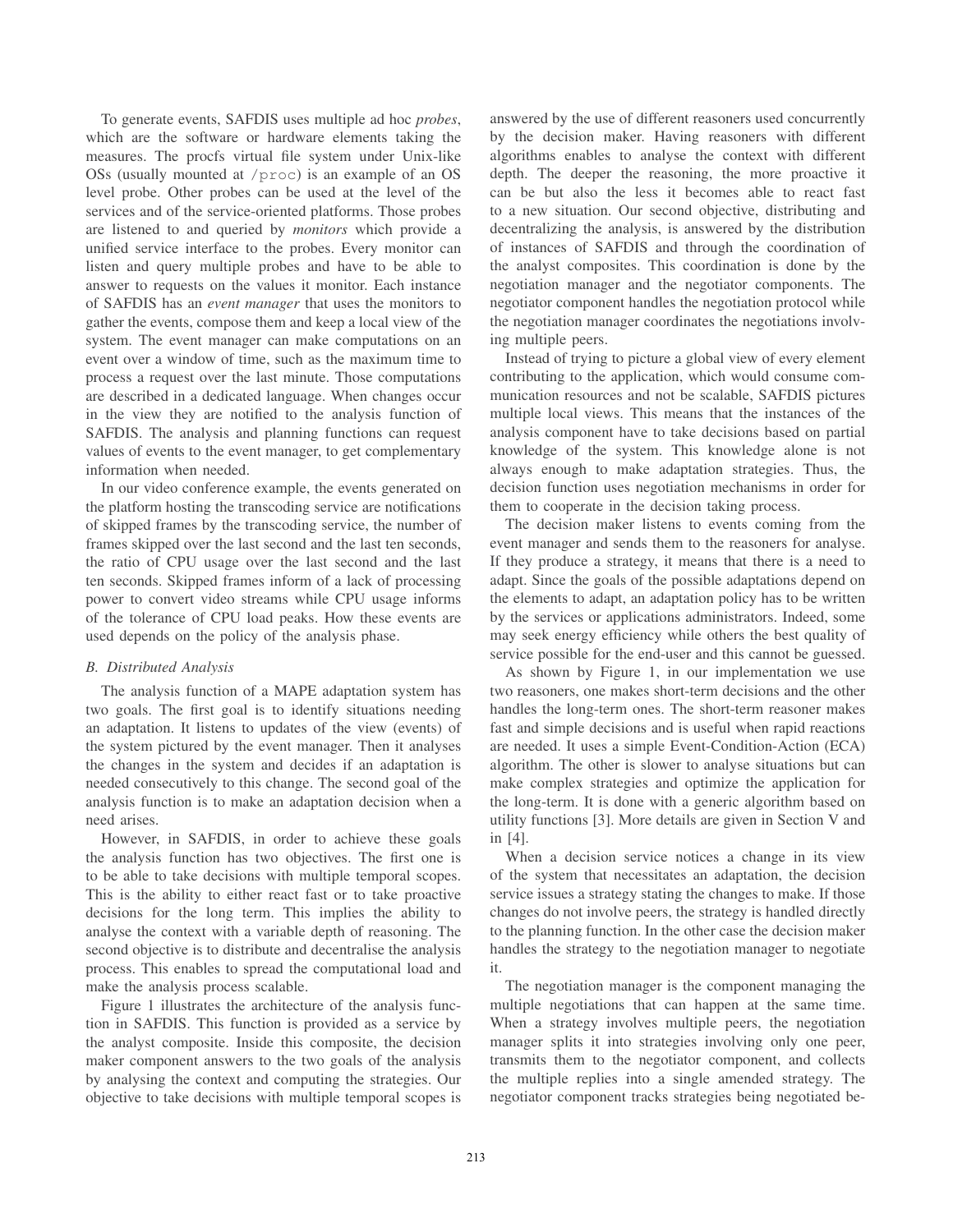

Figure 1. Analysis Component in the framework

tween its SAFDIS instance and other instances. It enforces that the negotiation protocol is followed. At the end of negotiation, the initial distributed strategy may have been accepted, rejected, modified or extended.

When a negotiator receives a strategy initiated by a peer, it uses the reasoning capabilities of its decision maker to negotiate it. This decision maker can accept to apply this strategy, make a counter proposal or reject it. In order to apply such a strategy, the decision maker might need the involvement of other services. So, it can initiate another strategy and wait for the answers of those involved before making its decision on the original strategy. Therefore the process of making a strategy is recursive. To avoid that the negotiation takes too much time, the initiator of the strategy can set an expiration date to the negotiation. The potential cycles in this process are avoided by using an unique identifier by strategy. Once a distributed strategy is approved by every peers, the initiator can choose to apply it or dismiss it in whole or in part. Being able to dismiss part of a strategy allows to make evaluations of proposals and choose one of them.

The length of a negotiation can be shortened when the partners developing the services agree on a set of available strategies. This negotiation process is even optional. Indeed, SAFDIS can be used to adapt a service independently of its related services (providers or users) and thus it can be used to build an autonomous service. In such a configuration, the negotiation manager and negotiator components can be disabled. Similarly, the reasoners can work for one service without knowledge of the surrounding services. However in this case a strategy impacting other services cannot be made, as for example migrating the provider of another service.

In our example of a video conference application, the SAFDIS service managing the video conference service notices it lacks computational resources to perform its tasks. Therefore it issues a strategy stating to migrate the service to each potential execution node. When every peers have replied, it chooses the best offer among those who accepted their part of the distributed strategy or made a counter proposal. Then it dismisses the parts of the strategy related to the other peers, thus modifying the strategy to involve only the selected peer. The strategy is then accepted and applied by the new host.

## *C. Strategy Planning*

As we explain in the previous section, the analysis phase produces a strategy. A strategy specifies a new state to reach for the service, the application or the environment (i.e. the system). The strategy doesn't precise how to make the adaptation but what the goal of the adaptation action is. More precisely, it is the role of the planning phase to find a set of actions allowing to reconfigure the system.

Until now the planning phase has received little attention in the context of adaptation and in many cases the planning algorithms used produce simple orderings of actions. In these cases, the result is not very efficient since the execution can take more time than necessary because the actions are totally ordered. Moreover in distributed environments, where actions can be asynchronous, it is necessary to add some synchronisation actions to ensure the predefined order.

These simple algorithms do not usually take into account other specificities of the system. Indeed, the processor load, the amount of memory or the bandwidth used during the execution of the adaptation can be of importance. For example, even though it is possible to concurrently move two services from one execution node to another, the overload of the network between these nodes may be incompatible with the quality of service to be preserved for the other activities.

Some works have been done in research topics such as artificial intelligence or control theory to build planning algorithms that allow to compute schedules of actions. These general purpose planning algorithms can take into account constraints like the duration of the execution or the resource consumption. Some of those algorithms are presented in Section VI. Since all algorithms do not provide the same facilities, we do not choose a specific algorithm for our planning engine but we offer a way to automatically select an efficient algorithm relatively to the needs.

The planning engine, illustrated by Figure 2, is composed by a manager using services that provide different planning algorithms. The manager selects one of the available algorithms according to constraints defined by user needs or by administrator requirements. Once an algorithm is chosen, the manager converts the strategy into a *problem* to solve by the planning algorithm. The strategy represents the source and target configurations which are respectively the configuration of the system before the adaptation and the configuration the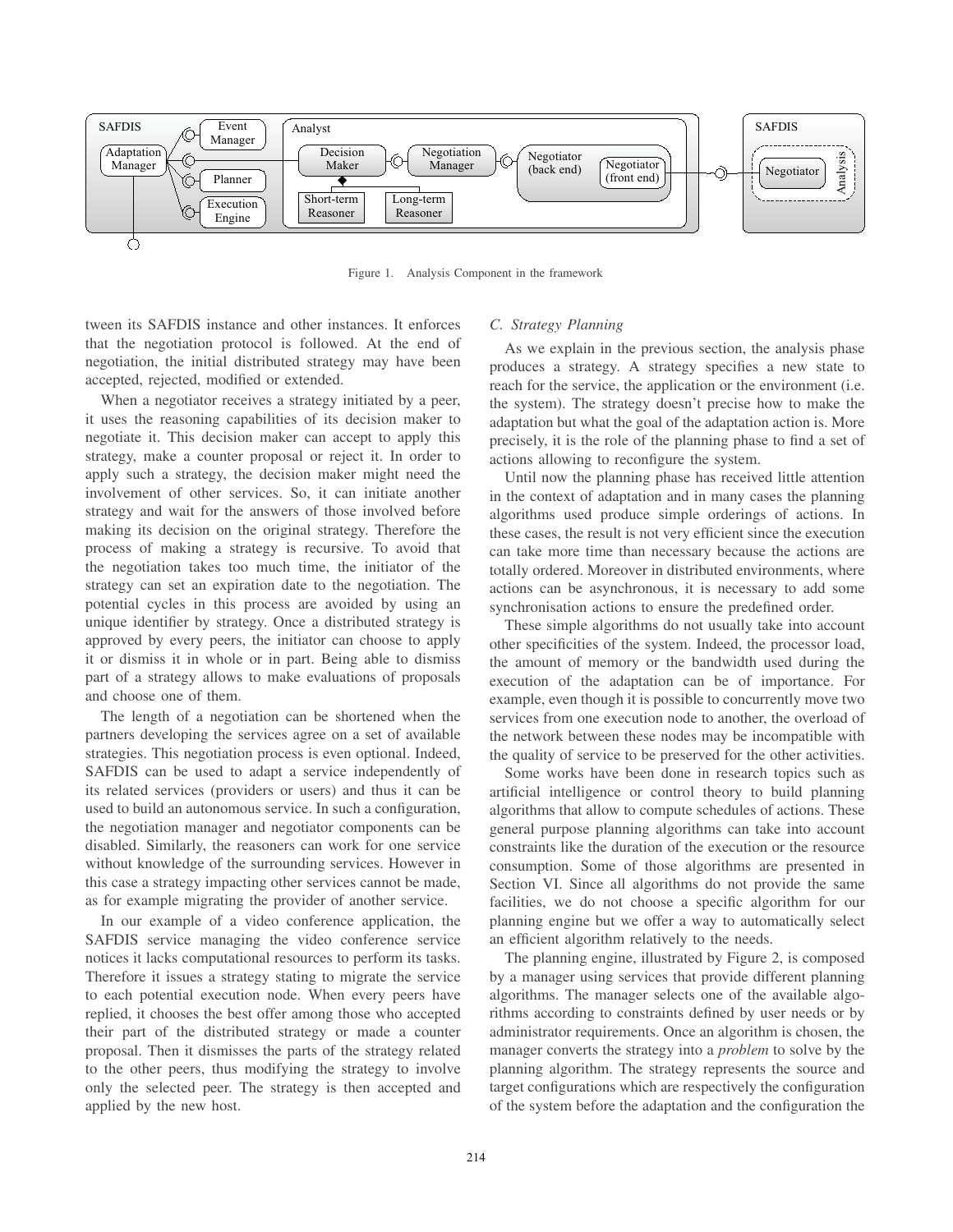

Figure 2. Planning Engine

system have to reach through the adaptation. The problem is another representation of these configurations specified for the planning engine. It contains an initial (or current) state which corresponds to the source configuration and a goal state which corresponds to the target configuration. These two states are used as the input to the planning algorithm service which then returns a schedule of actions.

We have implemented a translation scheme that can automatically translate the description of the source (and target) configurations into the initial (respectively goal) states of the planning algorithms, by using appropriate translations. More details on this translation are given in Section V.

Most of the time the actions used for adaptation are statically defined, but in a Service-Oriented Architecture the actions might be provided by services and thus they can disappear during the life-cycle of the application. The execution engine notifies the planning engine when an action appears or disappears.

To link the planning and execution phases, two different representations of the actions have been made. Indeed, the information on an action needed by the planning phase are not the same than those needed for the execution.

So for the planning phase we use an abstract representation of the concrete actions. These abstractions define the information needed to plan the strategy, that are pre- and post-conditions, parameters and execution properties of the actions.

On the one hand, with these abstract actions several properties of the actions are hidden. For example, the planning engine does not need to know which Service-Oriented Architecture is used to implement the actions, as shown by Figure 3. On the other hand, some information are added to help the planning engine to compute the plans. For example, if the planning algorithm needs to know the duration of an action to compute the most efficient plan, this information can be given by the execution engine.

In our illustrative example, the strategy specifies the new configuration to reach by the system. From the descriptions of the current state of the system and the state to reach – differing in the location of the video conference service – the planning engine finds one action to migrate the service between two nodes but also a set of structural actions which modify bindings between the streaming server and the clients. First, the video conference service is duplicated



Figure 3. Abstract and concrete actions

to the new node. Then, bindings between this service and the others are changed to replace the old service with the new one. Finally the old service is stopped.

#### *D. Execution of Plans & Migration of Services*

Once the planning engine has computed the action plan from the strategy, the execution engine is called to adapt the service, the application or the environment.

From the schedule, the execution engine looks for concrete actions matching the abstract actions. As written previously in IV-C, various concrete actions match the same abstract action. Therefore the execution engine needs to choose the best one according to constraints (e.g.: duration, resource consumption. . . ).

Unlike the other phases, the execution phase cannot be generic, since it is in direct relation with the application implementation. So in this part we choose to illustrate the execution by the migration action, as it is typical of the execution of a service based application in a distributed environment. Moreover, it is the action needed in our illustrative example. This action is done at the level of the serviceoriented platform.

The migration of service consists in moving a service from an execution node to another. The migration is useful for example when the first node (called node A thereafter) is overloaded by too many services. If one service, in our example the transcoding video stream service, is migrated to another node (node B), resources previously used by this service on the node A are released and can be reallocated for the others. Migration can also be useful to improve the quality of the migrated service if it is migrated on a node that is not overloaded.

The abstract actions are dependent from the serviceoriented architectures have to be implemented into concrete actions for each of the supported architectures.

In order to present the migration used in our example, this paragraph presents succinctly the OSGi platform [2], which is a standard service-based architecture. Each application built on top of this platform can discover and use services provided by applications located on the same platform.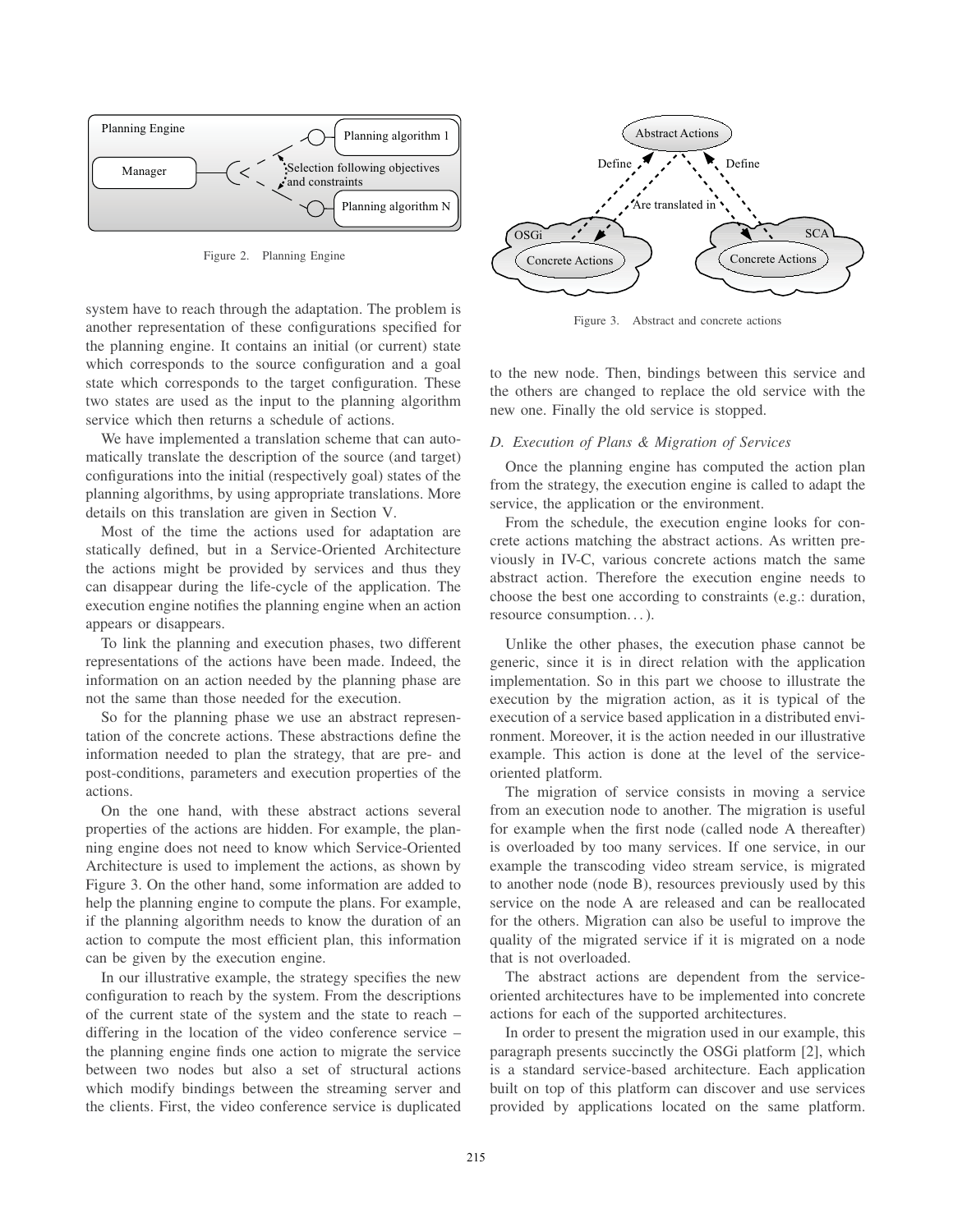Services on other platforms can be discovered using an external registry. Service-oriented applications using OSGi are divided on several bundles. A bundle is a library component which packages services that are logically related. A bundle imports and exports Java packages and offers or requires services.

To migrate a service, one has to migrate the bundle that contains it. OSGi platforms enable to install a bundle using an URL of the JAR file representing the bundle.

Once the bundle is migrated, it is started and it can register all its services. But the adaptation strategy might state that only one service have to be registered on the new platform. Our implementation provides this option by enabling the bundle to ask which services require registration. In addition, this implementation requires to be able to save and reload the current state of the service. This is done using the *memento* design pattern.

Finally, when the service is registered on the new platform (on node B), it is unregistered on the previous platform (on node A), then the bundle is stopped if all its services have been unregistered.

#### V. IMPLEMENTATION DETAILS

This section presents some details and technical choices of our implementation.

SAFDIS is a service-oriented framework. Our implementation is built for the OSGi platform, using iPOJO [5] to manage the life-cycle and the binding of the SAFDIS components. OSGi provides some adaptation actions, such as dynamically registering and unregistering the services, however they are not sufficient for the needs of selforganising service-oriented applications.

The event manager of the monitoring phase uses the *WildCAT* [6] framework to compose events. It provides the means to compute the complex values needed to build a high-level representation of the context.

The short-term reasoner uses an ad hoc Event-condition-Action algorithm. However, it is designed to use also a rule-based engine compliant with the Java Rule Engine API (JSR-94). So users of SAFDIS would be able to reuse their knowledge of the API to write analysis policies. Among the possible implementations of the API, JESS [7] or JRuleEngine [8] can be used for instance.

The algorithm used by the long-term reasoner is based on utility functions [3]. They are functions computing the *utility* of a configuration of a system, enabling to compare different configurations. The algorithm explores the space of possible configurations and provides a strategy when it finds one with an utility significantly higher than the utility of the current configuration. We have developed a similar algorithm for the dynamic adaptation of master-worker patterns [9].

The various SAFDIS instances communicates through the service provided by the negotiator components. This service is implemented as a web service using the SOAP protocol



Figure 4. Translation between strategies and planning input

so that it can be accessible from other platforms. In order to expose the negotiation service as a web service while keeping the benefits of iPOJO to manage the life-cycle of the negotiator component, this component is split in two parts, as shown on Figure 1. The back end is managed by iPOJO and contains the business logic. It creates the frontend component exposing the web service. The negotiation follows the Iterated Contract Net Protocol [10], issued from works on agent systems.

In the planning phase, for the use case described here, the Graphplan [11] algorithm is used. This algorithm is able to exhibit parallel actions according to precondition actions. However we experimented other algorithms, such as SGplan [12] and Prodigy [13].

Since the languages in which strategies can be written are different from the languages used by the various planning algorithms, a translation scheme is established between the languages. The PDDL [14] language is used as a pivot language as illustrated by the figure 4.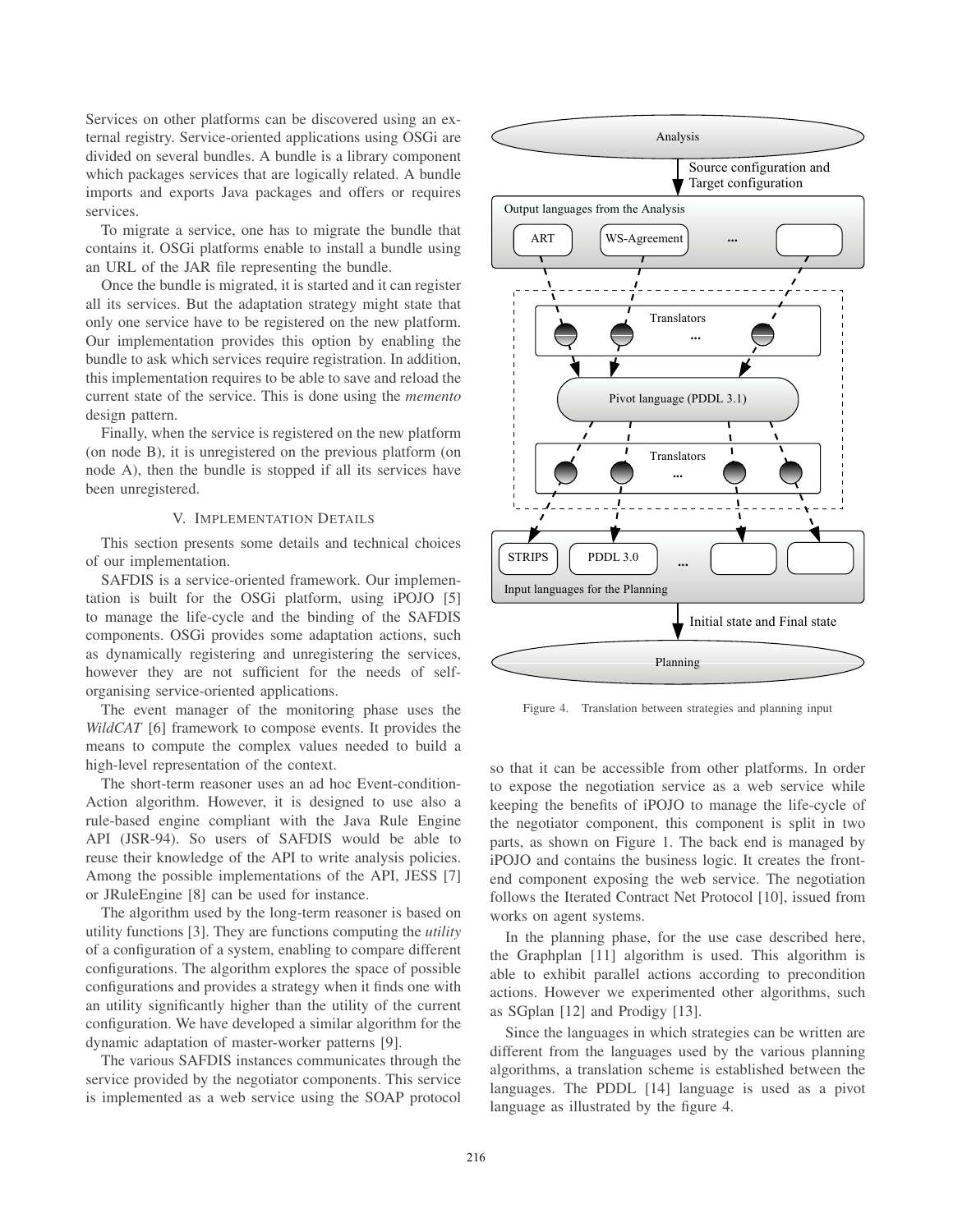In the implementation of our illustrative example, the video conference service and the clients use the VLC software for the decoding and encoding of the video stream. The selection of the encoding format and the address of the stream are done trough the service interface. However, we plan to use the SIP protocol to initiate the video connection and negotiate the encoding format.

# VI. RELATED WORKS

Currently, the research made to build frameworks for dynamic adaptation of software mostly targets componentbased applications. Thus several frameworks have been designed for component architectures, such as Dynaco [15], SAFRAN [16] and Jade [17]. Only the first two of them are generic, meaning that they let free the choice of the adaptation logic. SAFRAN requires to use Wildcat for the monitoring and FScript to execute the strategy. Jade only makes use of the adaptation for fault tolerance purposes. The generic framework proposed in [18] has the particularity to be distributed and to adapt distributed but homogeneous component-based applications. All of those frameworks target the Fractal [19] component model.

Since those frameworks target components, they are not faced with the dynamism of service-oriented architectures. In particular the dynamic connection of the services allows to modify at run-time the structure of an application, a task that would be difficult to do with components.

For our implementation of SAFDIS, we chose the OSGi platform. However other platforms could be used. Among the platforms implementing the SCA specification, FraS-CAti [20] provides basic support to build self-managing services. Like OSGi with iPOJO, FraSCAti can manage the components life-cycle. It also provides support for nonfunctional aspects by using metadata elements attached to components that can trigger non-functional services. Up to now, we are not aware of works based on FraSCAti that implement an adaptation framework.

The research done in the analysis domain is usually targeting specific contexts, either restricted to an application domain or to a given infrastructure. This enables them to provide efficient algorithms, such as [21], [22], [23], [24], but they are bound to particular scenarios.

There are nevertheless some more generic works: in [25] the authors propose a reasoning engine using aspect-oriented programming (AOP) to manage the variability of the system. Aspects are woven at run-time into a model reflecting the runtime system. This model enables to validate to some extent the adaptation to be done before impacting the system.

In the context of dynamic adaptation, the planning phase has received little attention. Pegasus [26], [27] is used to deploy components on computational grids. It use the PRODIGY [28] system to schedule the actions during deployments. In the same context, Sekitei [29] is a planning algorithm based on AI planning researches. But, to our knowledge, no adaptation system in service-oriented architectures uses general purpose planning algorithms.

# VII. CONCLUSION AND FUTURE WORKS

Due to the nature of their use, distributed service-based applications are subject to varying levels of quality of service. Self-adaptation capabilities enable these applications to remedy to this situation. However, even though several research works have tackled the problem of software adaptation, few of them address this problem in distributed environment or in service-oriented architectures.

In this paper, we propose the SAFDIS framework to bring self-adaptation capabilities to distributed service-based applications. In particular, SAFDIS is able to make decisions with different temporal scopes, to make this analysis in a distributed way, to plan on the fly the adaptation actions and to target heterogeneous service platforms.

In order to improve SAFDIS, we plan to study the use of learning algorithms for the long-term reasoner and we wish to study more profoundly the coherence between the different reasoners in that case. In addition, to make the use of SAFDIS as seamless as possible, we intend to offer the ability to weave the code connecting SAFDIS into the adaptive services by using aspect-oriented programming.

## ACKNOWLEDGMENT

The research leading to these results has received funding from the European Community's Seventh Framework Programme FP7/2007-2013 under grant agreement 215483 (S-Cube).

#### **REFERENCES**

- [1] J. O. Kephart and D. M. Chess, "The vision of autonomic computing," *Computer*, vol. 36, no. 1, pp. 41–50, 2003.
- [2] "OSGi Alliance Specifications," 2010. [Online]. Available: http://www.osgi.org/Specifications
- [3] J. O. Kephart and R. Das, "Achieving self-management via utility functions," *IEEE Internet Computing*, vol. 11, pp. 40– 48, 2007.
- [4] F. André, E. Daubert, and G. Gauvrit, "Towards a Generic Context-Aware Framework for Self-Adaptation of Service-Oriented Architectures," in *5th International Conference on Internet and Web Applications and Services*, Barcelona, Spain, 2010, pp. 309–314.
- [5] C. Escoffier, R. Hall, and P. Lalanda, "iPOJO: an extensible service-oriented component framework," in *IEEE International Conference on Services Computing (SCC)*, Salt Lake City, USA, 2007, pp. 474–481.
- [6] P.-C. David and T. Ledoux, "WildCAT: a generic framework for context-aware applications," in *Proceedings of the 3rd international workshop on Middleware for pervasive and adhoc computing (MPAC)*, Grenoble, France, 2005, pp. 1–7.